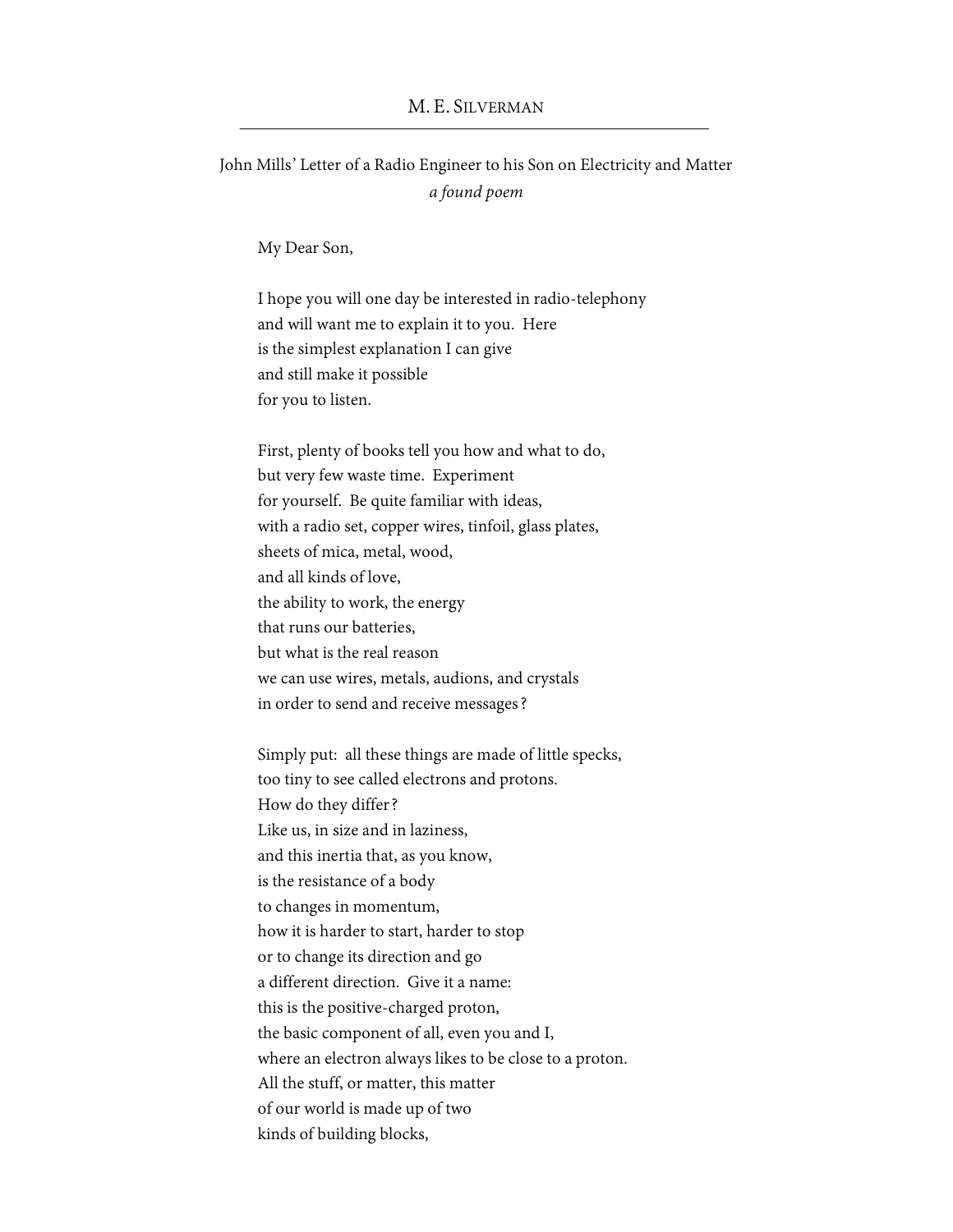and all the blocks are like bricks because when one builds a house each must rest on another. Further, between an electron and any other electron or between two protons or between an electron and a proton there is distance, enough space so that lots of others could fit if only they were willing to get that close.

Sometimes they do get very close together. I can tell you how if you will imagine a group of protons and electrons playing together, that there are ninety different games they can play and if a number of atoms join, form molecules and become a substance, something big enough to see, it could be the best possible little atomic group, a grand picnic in which all are present, grouped together, behaving, a sort of game with other groups playing as large as the moon and the earth, and many of these actions which we call chemistry are the result of change, one molecule to another, toward a radio you can see filled with complicated atoms and little wires carrying currents, conducting electricity, broadcasting a sound I hope we might build together.